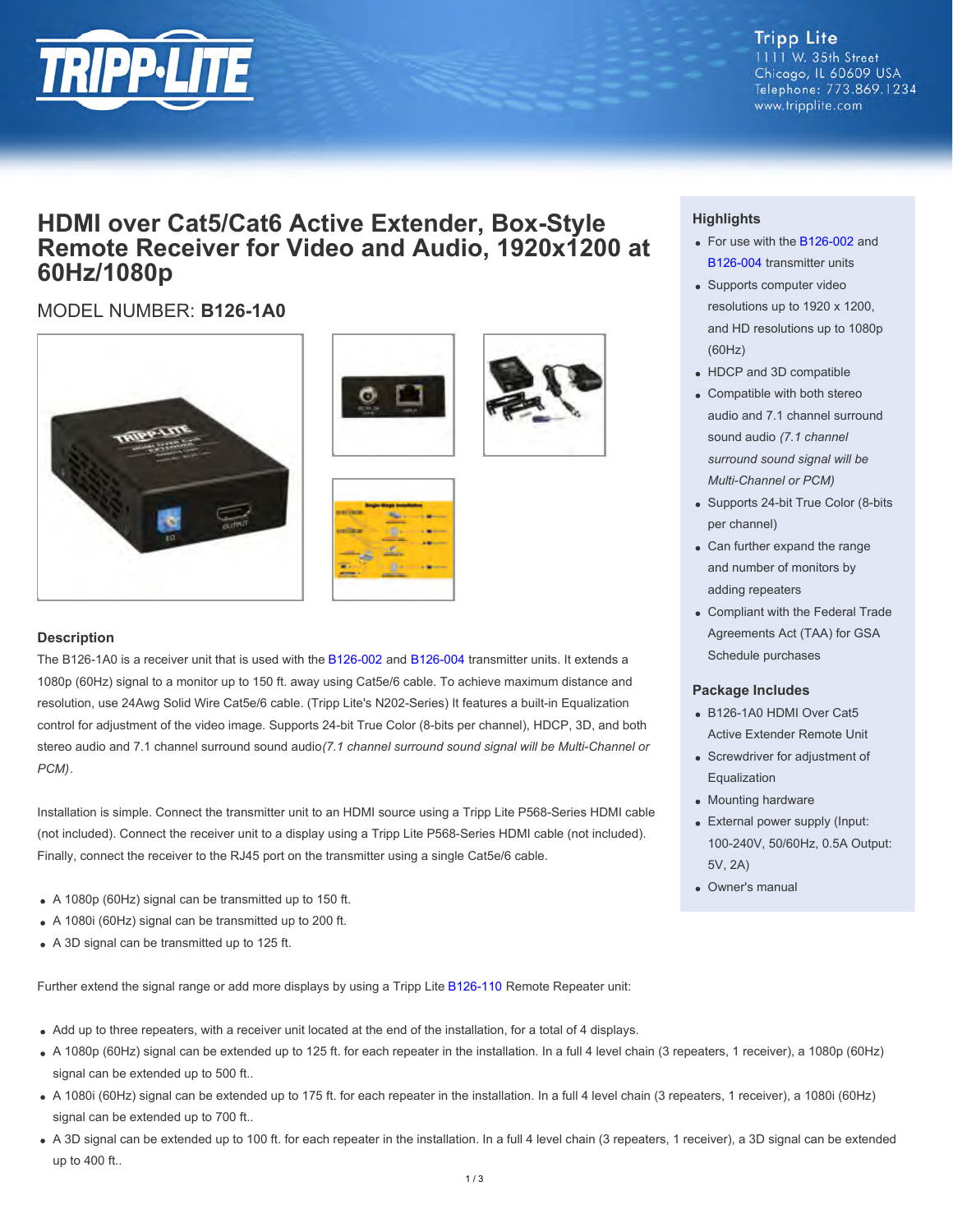

#### **Features**

- For use with [B126-002](http://www.tripplite.com/en/products/model.cfm?txtseriesid=787&txtmodelid=4667) and [B126-004](http://www.tripplite.com/en/products/model.cfm?txtseriesid=787&txtmodelid=4666) transmitter units.
- Supports computer video resolutions up to 1920 x 1200, and HD resolutions up to 1080p (60Hz)
- 24Awg, Solid Wire Cat5e/6 cable, such as Tripp Lite's N202-Series, is required to achieve maximum distance and resolution.
- Use Tripp Lite P568-Series HDMI cables to connect to HDMI source and monitor.
- HDCP and 3D compatible.
- Compatible with both stereo audio and 7.1 channel surround sound audio *(7.1 channel surround sound signal will be Multi-Channel or PCM).*
- Supports 24-bit True Color (8-bits per channel).
- Can further expand the range and number of monitors by adding [B126-110](http://www.tripplite.com/en/products/model.cfm?txtseriesid=787&txtmodelid=5022) repeaters.
- Connect up to three repeaters, with a receiver unit located at the end of the installation, for a total of 4 displays.
- A 1080p (60Hz) signal can be extended up to 125 ft. for each repeater in the installation. In a full 4 level chain (3 repeaters, 1 receiver), a 1080p (60Hz) signal can be extended up to 500 ft..
- A 1080i (60Hz) signal can be extended up to 175 ft. for each repeater in the installation. In a full 4 level chain (3 repeaters, 1 receiver), a 1080i (60Hz) signal can be extended up to 700 ft..
- A 3D signal can be extended up to 100 ft. for each repeater in the installation. In a full 4 level chain (3 repeaters, 1 receiver), a 3D signal can be extended up to 400 ft..
- Features a built-in Equalization control for adjustment of the video image.
- Compatible with all operating systems.
- Plug and play; No drivers required.
- Compliant with the Federal Trade Agreements Act (TAA) for GSA Schedule purchases.

# **Specifications**

| <b>General Info</b>                |                                |  |
|------------------------------------|--------------------------------|--|
| <b>RoHS</b>                        | Y                              |  |
| <b>OVERVIEW</b>                    |                                |  |
| Chromebook Compatible              | Yes                            |  |
| Display Style                      | Splitter                       |  |
| Model Type                         | HDMI                           |  |
| Cable Types                        | CAT5/CAT5E                     |  |
| <b>PHYSICAL</b>                    |                                |  |
| Unit Dimensions (hwd / in.)        | $1 \times 2.5 \times 3.6$      |  |
| Unit Dimensions (hwd / cm)         | $2.54 \times 6.35 \times 9.14$ |  |
| Included Mounting Accessories      | Yes                            |  |
| Color                              | Black                          |  |
| <b>ENVIRONMENTAL</b>               |                                |  |
| <b>Operating Temperature Range</b> | 0 to 40 C (32 to 104 F)        |  |